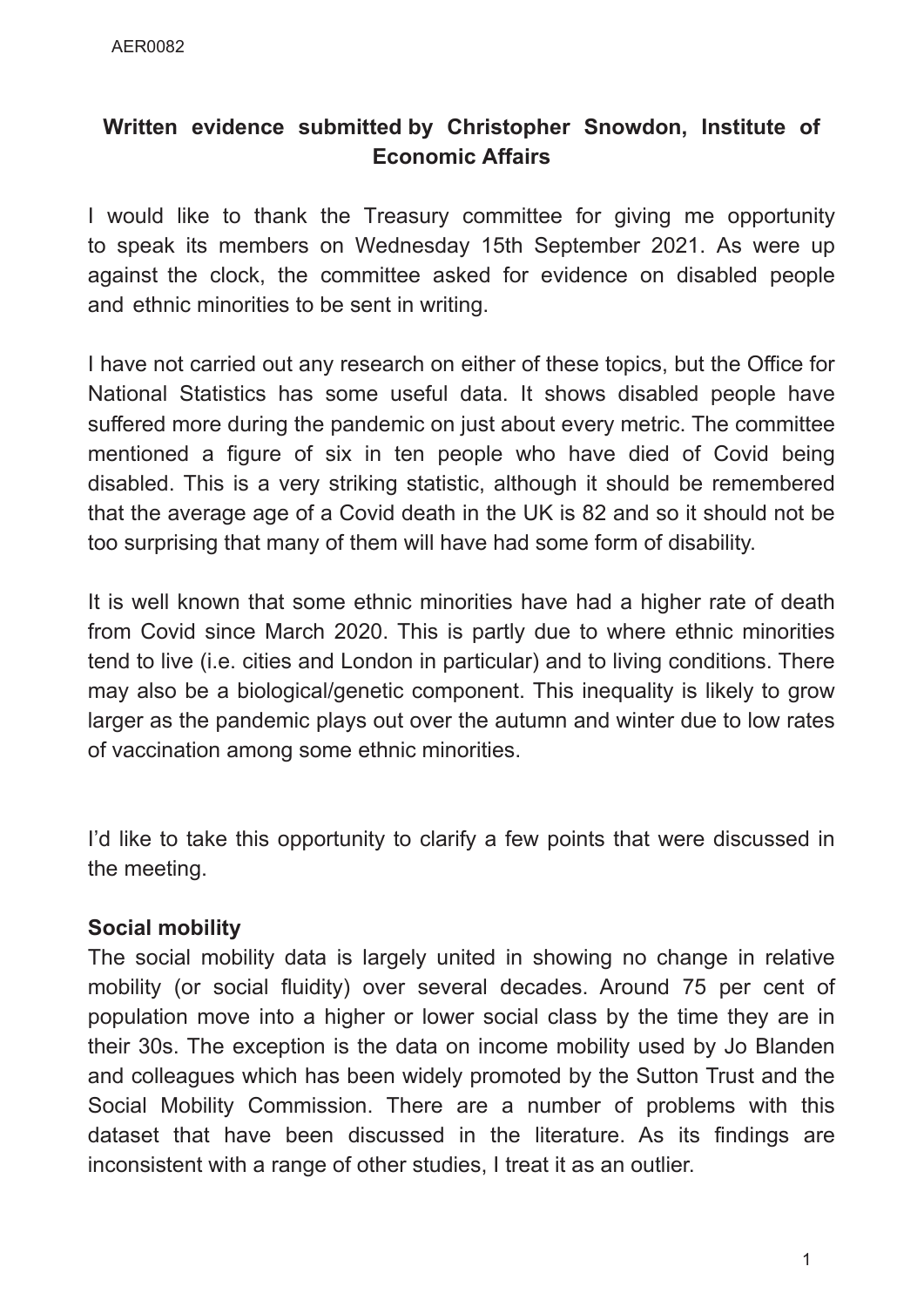#### AER0082

Although there has been no change in relative mobility, absolute mobility has slowed because the changes in the labour market seen in the late 20th century, in which the middle class grew enormously and the working class shrunk enormously, cannot be repeated. There is some evidence of an increase in downward mobility in the most recent dataset and - importantly people born in the lowest classes remain unlikely to finish in the highest classes, and vice versa.

In terms of income, as opposed to class, there is no limit to absolute mobility. With strong economic growth, there is no reason why everybody cannot end up richer than their parents.

## **Covid and inequality**

As discussed, income inequality has changed very little in Britain since 1990, with a Gini coefficient of 35 being typical. This puts it towards the higher end in Europe and at the lower end internationally (see: https://www.cia.gov/theworld-factbook/field/gini-index-coefficient-distribution-of-family-income/ country-comparison).

Recessions have traditionally had either no impact on income inequality or have reduced income inequality. This is largely due to middle and higher earners seeing their incomes decline while people who receive a significant proportion of their income in benefits see little change. This, in turn, is due to benefits being linked to inflation rather than to earnings. Relative poverty and relative child poverty tend to decline in recessions for the same season.

The 2020 recession was very different to a normal recession, however. Furlough was introduced for millions of workers and it came in the wake of some benefits being frozen. Nevertheless, I would not be confident in predicting a rise in inequality. A decline in inequality cannot be ruled out if large numbers of middle and higher income workers were furloughed on 80 per cent of their wages. At the top end of the distribution, many entrepreneurs were not able to make money (think of film making and the creative arts, for example). We will know soon enough what the impact was, but I do not expect a dramatic change in either income inequality or relative poverty.